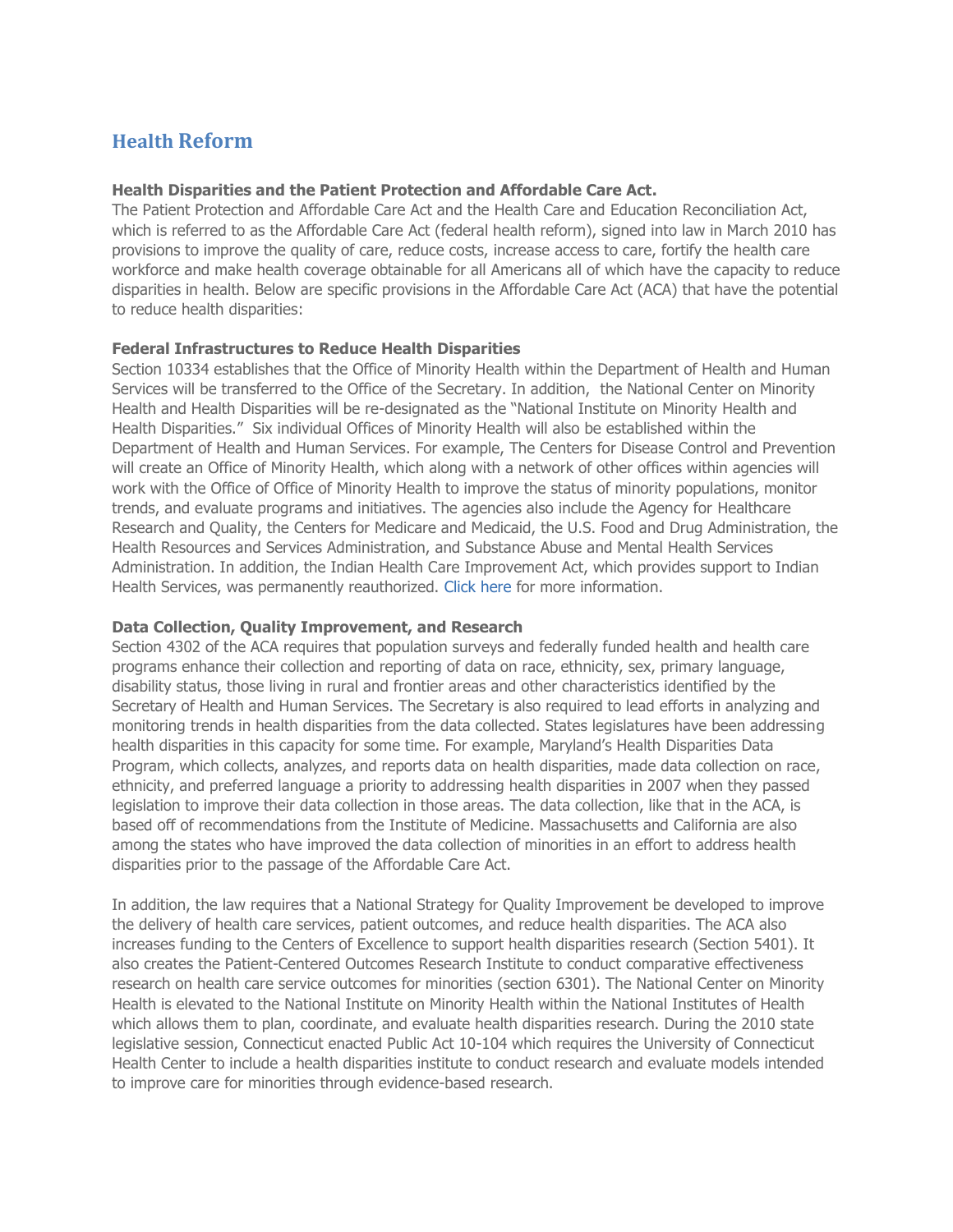## **Medicaid Expansion**

Medicaid serves as a vehicle for coverage for minority populations—it covers nearly 40 percent of African American and Latino children. Starting in January 2014, all individuals will be eligible for Medicaid up to 133 percent of federal poverty level (\$14,404 for an individual in 2009). Of the 46 million people currently uninsured, 47 percent of them are living in household incomes with incomes at or below 133 percent federal poverty guidelines. The federal government will cover most of the costs for this expansion at 100 percent FMAP in 2014 phasing down to 90 percent by 2020 and thereafter. [Click here f](http://www.ncsl.org/Default.aspx?TabID=160&tabs=831,139,1147#1147)or more information on the ACA and Medicaid.

## **Insurance Regulation**

Beginning in 2014, the ACA prevents insurance companies from denying insurance coverage to people who have pre-existing conditions or charging higher premiums to those individuals. It also prohibits higher premiums based on gender and determining insurance rates and coverage according to race and ethnicity. Since minorities are disproportionately affected by chronic conditions including, diabetes, heart disease, and cancer, this will be a significant factor in obtaining health insurance coverage.

## **American Health Benefit Exchanges**

Health exchanges create a marketplace for health insurance. They are intended to provide choices to consumers in picking their health coverage and fill the gaps for people who do not qualify for Medicaid or have employer sponsored insurance. Premium assistance will be provided to individuals up to 400 percent of poverty to ensure they have affordable options. Hispanics and African Americans tend to have lower rates of employer sponsored coverage, making those groups more likely to take advantage of the new market created by health exchanges.

## **Health Care Workforce and Cultural Competence**

In 2008, African Americans and Latinos accounted for 14 percent of medical school graduates, a number that does not currently reflect the Nation's population. The ACA has multiple sections within the law that are aimed at increasing the diversity within the primary care, dental, mental health, and long-term care workforce. In addition, it requires the collection of workforce diversity data. Workforce diversity grants are expanded to include nurses. [Click here](http://www.ncsl.org/default.aspx?tabid=20548%20) for more information on workforce provisions in the ACA. Studies from the Commonwealth Fund and the Office of Minority Health show that providers who have participated in culturally competent training and education can improve the quality of care given to diverse populations. The ACA invests in the development and evaluation of culturally competent curricula in educational training over the next five years. Other support is also given for cultural competence training to primary care providers. In addition, loan repayment preference will be given to individuals who have cultural competency experience.

# **Community Health Centers (CHCs)**

In 2009, the majority of health center patients were racial and ethnic minorities; 34 percent of health center patients are Hispanic or Latino and 28 percent are African-American. CHCs will play a key role in providing primary care and preventive services to newly insured minorities and historically underserved populations. The new law provides \$11 billion over the next five years enabling health centers to double the number of patients to 40 million by 2019. [Click here](http://www.ncsl.org/default.aspx?tabid=14503%20) for more information on community health centers.

#### **Prevention and Wellness**

The ACA has a major focus on prevention and wellness, but the details of those provisions are unclear as rules, regulations, and appropriations are still pending. The law requires private insurance plans to cover preventive services and prohibits co-payments and deductibles for preventive services, which can help eliminate cost barriers associated with those who don't seek preventive services because of out-of-pocket